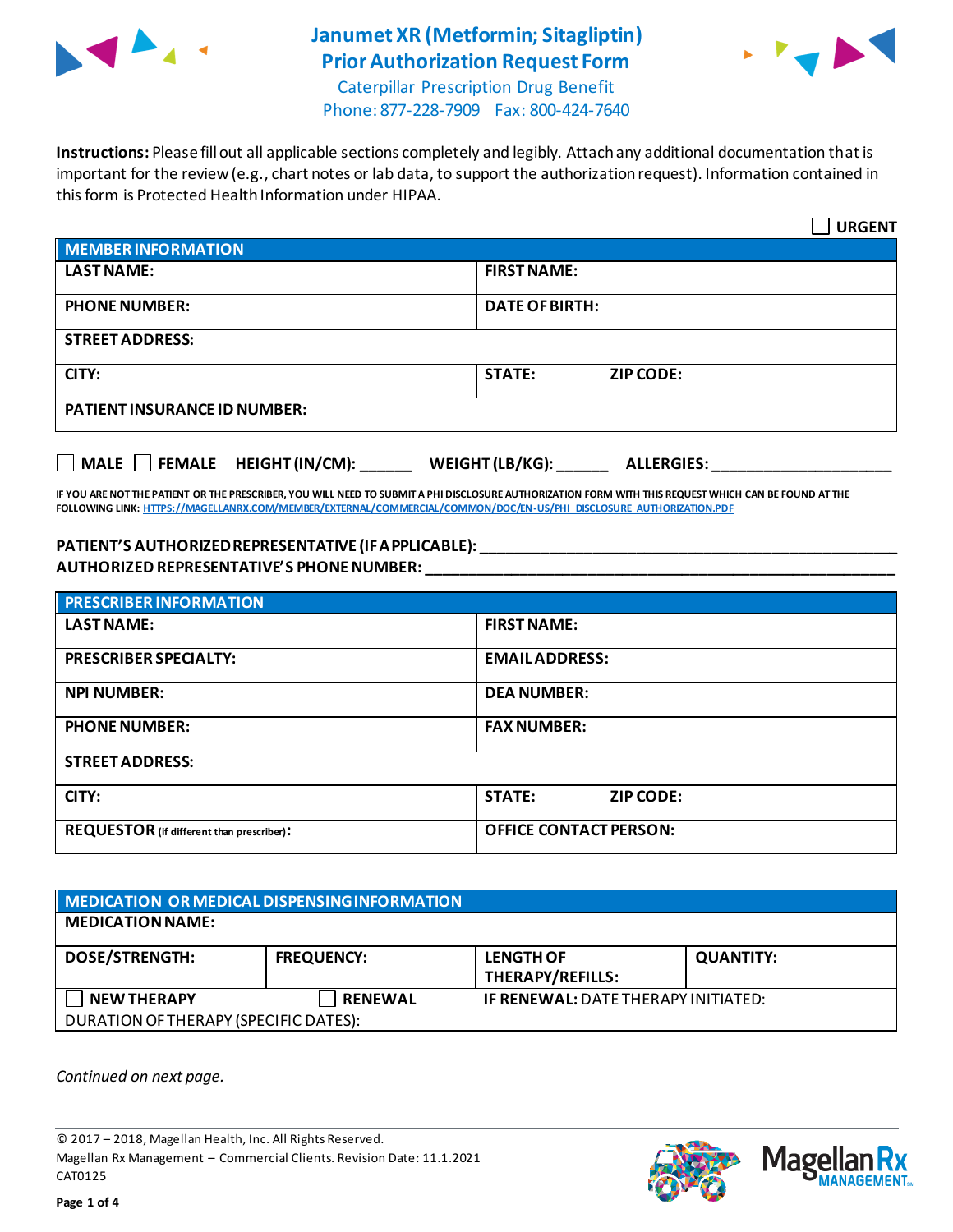

# **Janumet XR (Metformin; Sitagliptin) Prior Authorization Request Form**



Caterpillar Prescription Drug Benefit Phone: 877-228-7909 Fax: 800-424-7640

| <b>MEMBER'S LAST NAME:</b>                                                                                                                    | MEMBER'S FIRST NAME:                                                                                                                                                                                                                                                                                                                 |                                                   |
|-----------------------------------------------------------------------------------------------------------------------------------------------|--------------------------------------------------------------------------------------------------------------------------------------------------------------------------------------------------------------------------------------------------------------------------------------------------------------------------------------|---------------------------------------------------|
|                                                                                                                                               | 1. HAS THE PATIENT TRIED ANY OTHER MEDICATIONS FOR THIS CONDITION?                                                                                                                                                                                                                                                                   | $\blacksquare$ NO<br>YES (if yes, complete below) |
| <b>MEDICATION/THERAPY (SPECIFY</b><br>DRUG NAME AND DOSAGE):                                                                                  | <b>DURATION OF THERAPY (SPECIFY</b><br>DATES):                                                                                                                                                                                                                                                                                       | <b>RESPONSE/REASON FOR</b><br>FAILURE/ALLERGY:    |
| <b>2. LIST DIAGNOSES:</b>                                                                                                                     |                                                                                                                                                                                                                                                                                                                                      | <b>ICD-10:</b>                                    |
| $\Box$ Type 2 diabetes<br>□ Type 1 diabetes<br>□ Other Diagnosis ________________ICD-10 Code(s):                                              |                                                                                                                                                                                                                                                                                                                                      |                                                   |
| PRIOR AUTHORIZATION.                                                                                                                          | 3. REQUIRED CLINICAL INFORMATION: PLEASE PROVIDE ALL RELEVANT CLINICAL INFORMATION TO SUPPORT A                                                                                                                                                                                                                                      |                                                   |
| Is the patient 18 years of age or older? $\Box$ Yes $\Box$ No                                                                                 |                                                                                                                                                                                                                                                                                                                                      |                                                   |
| Is the patient already taking the requested medication? $\square$ Yes $\square$ No                                                            |                                                                                                                                                                                                                                                                                                                                      |                                                   |
| months)? $\Box$ Yes $\Box$ No<br>Copy of HgbA1c level required.<br>$\square$ No<br>Copy of HgbA1c level required.                             | Is the patient's most recent hemoglobin A1c (HbA1c) 7% or greater (HbA1c must be taken within the past 6<br>Was the patient's most recent HbA1clevel, PRIOR to STARTING the requested medication, 7.0% or greater? $\Box$ Yes                                                                                                        |                                                   |
| Is the patient currently on metformin? $\Box$ Yes $\Box$ No<br>Please provide documentation.                                                  |                                                                                                                                                                                                                                                                                                                                      |                                                   |
| Please provide documentation.                                                                                                                 | Has the patient failed treatment with or had an intolerance to metformin? $\Box$ Yes $\Box$ No                                                                                                                                                                                                                                       |                                                   |
|                                                                                                                                               | Does the patient have a true medical contraindication to metformin, defined as one of the following: $\Box$ Estimated<br>glomerular filtration rate (GFR) less than or equal to 45 mL/min/1.73 m2 $\Box$ advanced liver disease with cirrhosis,<br>portal hypertension, ascites, and/or hepatic encephalopathy? $\Box$ Yes $\Box$ No |                                                   |
| Please provide documentation.                                                                                                                 | Is the patient currently on a sulfonylurea (or a meglitinide as a sulfonylurea equivalent)? $\Box$ Yes $\Box$ No                                                                                                                                                                                                                     |                                                   |
| Please provide documentation.                                                                                                                 | Has the patient failed treatment with, or had an intolerance to a sulfonylurea? $\Box$ Yes $\Box$ No                                                                                                                                                                                                                                 |                                                   |
| • High risk for falls<br>• Serum creatinine level exceeding 1.8 mg/dL                                                                         | Does the patient have one of the following true medical contraindication to sulfonylureas? $\Box$ Yes $\Box$ No<br>. Will take insulin and/or warfarin concurrently with the requested medication                                                                                                                                    |                                                   |
| © 2017 - 2018, Magellan Health, Inc. All Rights Reserved.<br>Magellan Rx Management - Commercial Clients. Revision Date: 11.1.2021<br>CAT0125 |                                                                                                                                                                                                                                                                                                                                      | <b>Mage</b>                                       |

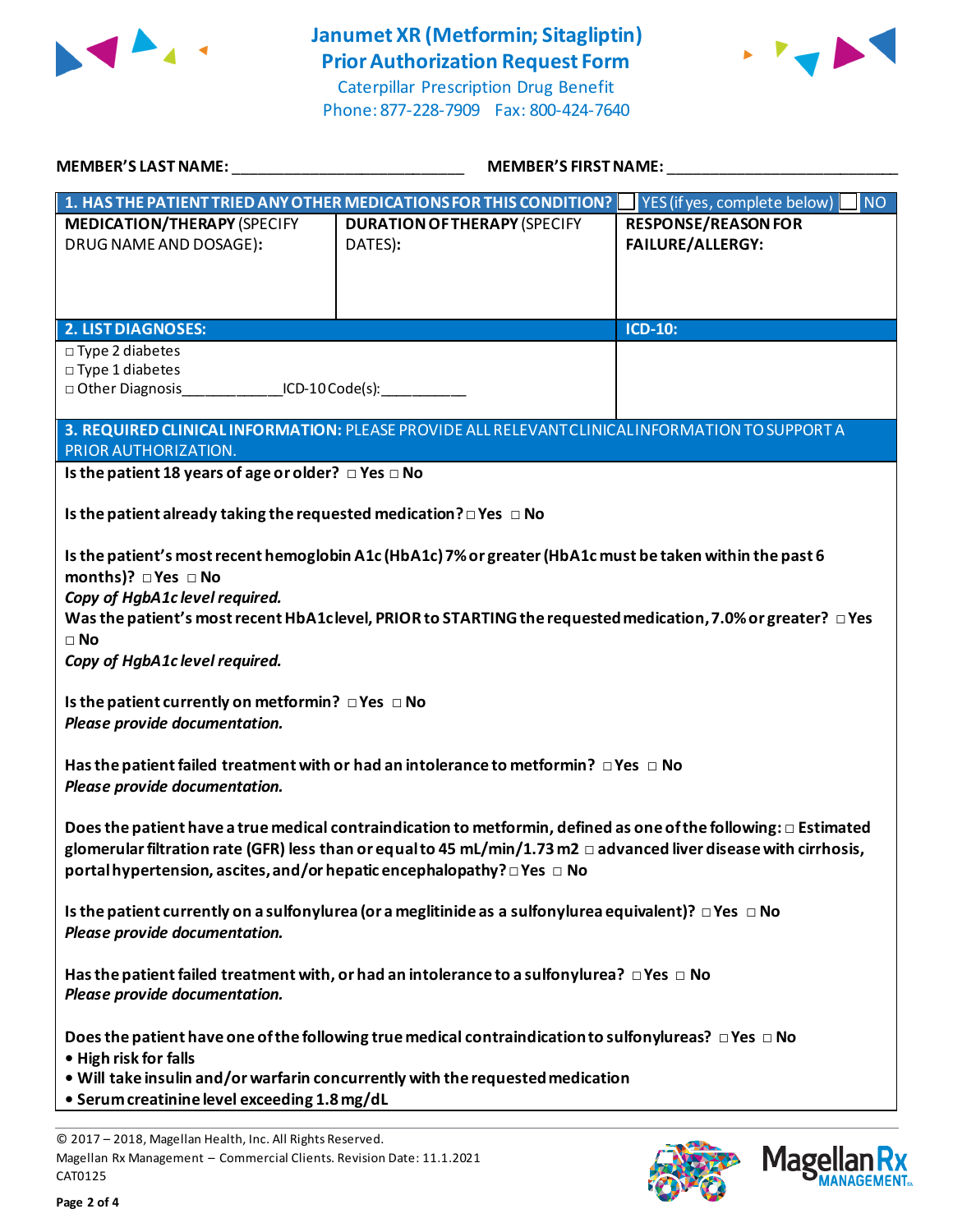

# **Janumet XR (Metformin; Sitagliptin) Prior Authorization Request Form**



Caterpillar Prescription Drug Benefit Phone: 877-228-7909 Fax: 800-424-7640

- **Estimated GFR level less than 30 mL/min/1.73m2**
- **History of sulfa-induced Stevens-Johnson syndrome**
- **History of sulfa-induced toxic epidermal necrolysis**
- **History of sulfa allergy**

**Is the patient currently taking another DPP-4 inhibitor? (Please Circle)**

**•Glyxambi (empagliflozin/linagliptin)**

**•Jentadueto/Jentadueto XR (linagliptin/metformin)**

**•Janumet/Janumet XR (sitagliptin/metformin)**

- **•Nesina (alogliptin)**
- **•Tradjenta (linagliptin)**
- **•Januvia (sitagliptin)**
- **•Onglyza (saxagliptin)**
- **•Kombiglyze XR (saxagliptin/metformin)**
- **•Oseni (alogliptin/pioglitazone)**
- **•Kazano (alogliptin/metformin)**

**Will the other DPP-4 inhibitor be discontinued?□ Yes □ No**

**Is the patient currently taking any of the following medications? (Please Circle)**

- **•Trulicity (dulaglutide)**
- **•Precose (acarbose)**
- **•Glyset (miglitol)**
- **•Byetta, Bydureon (exenatide)**
- **•Victoza (liraglutide**
- **•Tanzeum (albiglutide)**
- **•Adlyxin (lixisenatide)**

**Will concomitant therapy with any of the following medications be discontinued? (Please Circle)**

- **•Trulicity (dulaglutide)**
- **•Precose (acarbose)**
- **•Glyset (miglitol)**
- **•Byetta, Bydureon (exenatide)**
- **•Victoza (liraglutide)**
- **•Tanzeum (albiglutide)**
- **•Adlyxin (lixisenatide)**

**Are there any other comments, diagnoses, symptoms, medications tried or failed, and/or any other information the physician feels is important to this review?**

**Please note:** Not all drugs/diagnosis are covered on all plans. This request may be denied unless all required information is received.

**ATTESTATION:** I attest the information provided is true and accurate to the best of my knowledge. I understand that the Health Plan, insurer, Medical Group or its designees may perform a routine audit and request the medical information necessary to verify the accuracy of the information reported on this form.

© 2017 – 2018, Magellan Health, Inc. All Rights Reserved. Magellan Rx Management – Commercial Clients. Revision Date: 11.1.2021 CAT0125